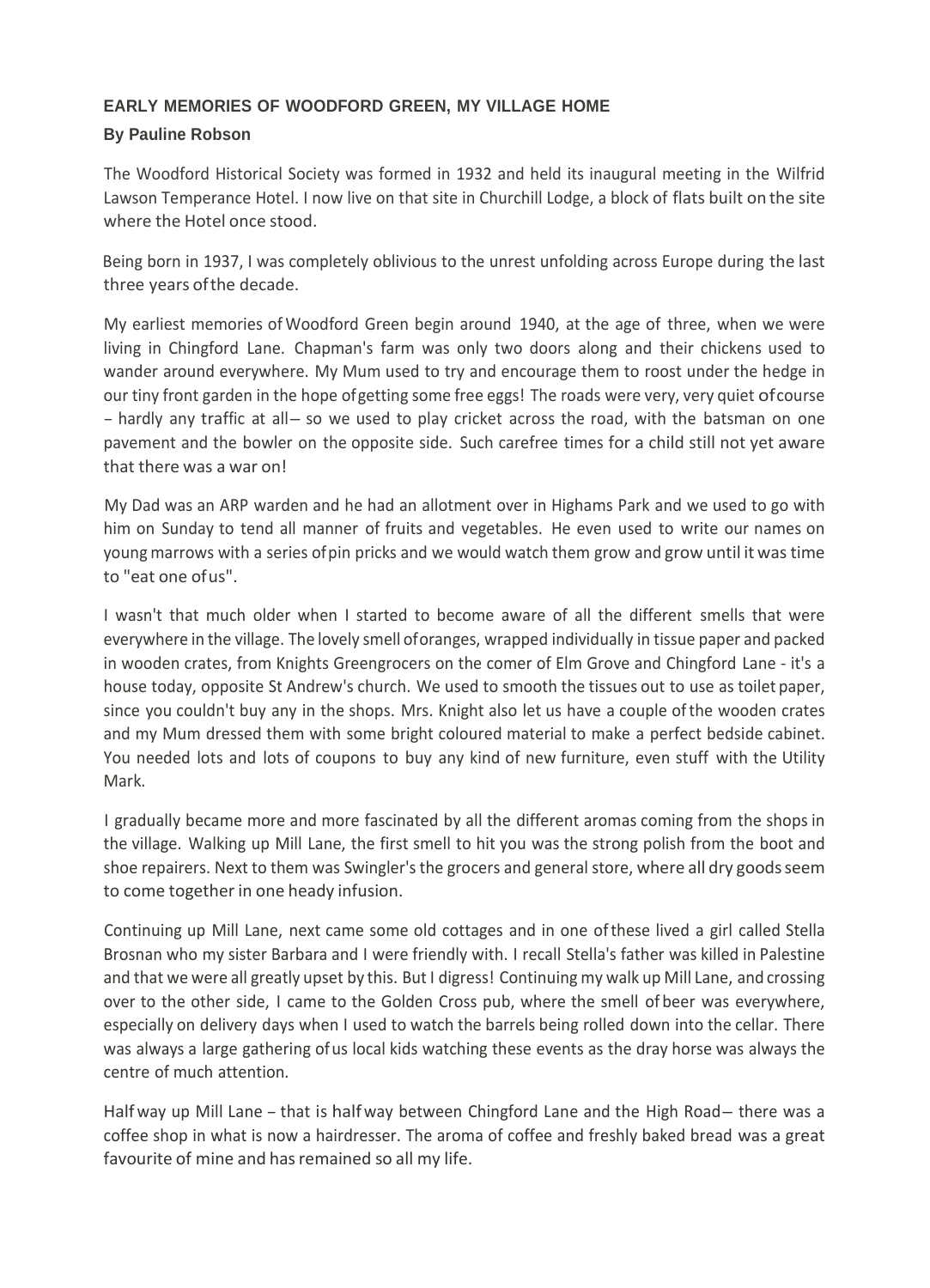Crossing The Square, and facing me as I walked, there was Mrs. Marks the grocer and general store. Immediately inside the front door, on both sides, were bins of chicken feed and loose grit that were sold by the pound. After the war, my Mum and Dad bought this shop but kept the Marks name. I remember the clouds of dust that permeated the whole shop when the delivery men emptied their sacks of chicken feed and loose grit into the bins. I can still recall that smell even now - what a wonderful sense smell is! Next door to Marks was, and still is, the Rose and Crown with the familiar smell of beer and opposite that was a gent's barber and Aldred's the fishmonger.

But it was the last part of the walk up Mill Lane to the High Road that was my favourite bit. Just beyond the Rose and Crown and up an alleyway was the blacksmith. He was a delightful man who would welcome us kids into the smithy to watch him at work. Strangely enough it was the smell of the often rain-soaked coats we were wearing as they steamed dry from the heat of the forge that comes flooding back to me. On the right hand side, opposite the blacksmith, was Chalkley's the bakers. They used to bake on the premises and the smells were so real you could almost taste everything from bread to doughnuts.

So turning left into the High Road from Mill Lane, the first shop you came to was Broomes the chemist. Next to that was a watchmaker - not many smells there - and then there was a tobacconist called Jackson's. All manner of pipes and tobacco and cigarettes were in the window and I remember pipe tobacco being weighed up on a beautiful polished brass scale out of large glass jars and waiting patiently outside until a customer opened the shop door and the intoxicating scent of the tobacco wafted out onto the street. Jackson's also owned the shop next door that sold toys and stationery and had a small library at the back of the shop. And once a year we used to buy the used tennis balls from Wimbledon - sold in boxes of six and they seemed to have an endless supply. I've often wondered since how a little shop in Woodford Green became the place to buy them.

Ahhh ................... The Pantry - the next place from which an enticing aroma of cakes, coffee and lovely sweet things that caused this child to stop and dream. It was the place where the ladies of Woodford Green - the posh ones from the Monkhams side of the High Road - met to take coffee and cakes. Walking quickly on past Clapp's the estate agents (no smells there either) you come to the most important shop in the whole village for us kids - Findlay's the SWEET SHOP!! With all manner of sweets in vast great glass jars, Mr. Findlay kept an everwatchful eye on what his young customers were up to - and we were all very well aware of that too, and behaved impeccably! Strange to relate, I also have a rather sad memory of Findlay's, when sweet rationing ended for the first time and all that he had to offer were row upon row of empty glass jars. I could not understand where all the goodies had gone, and why so quickly? Then rationing was re-introduced and gradually the glass jars started to fill up again.

My Mum had two very good friends called Kit Harris and Flo Reason. Kit was married to Fred Harris, the butcher whose shop was next door to Findlay's. They were both delightful people, but when Fred died and the rest of the family didn't want to carry on the business, Kit laid out the shop as if it was still trading and kept it that way until she moved a few years ago. For many years, everyone who knew the history used to refer to it, with great affection and respect, as The Museum. Flo Reason used to manage Glovers, the cleaners on the opposite side of the High Road, and this shop also sold small gift items and fancy goods.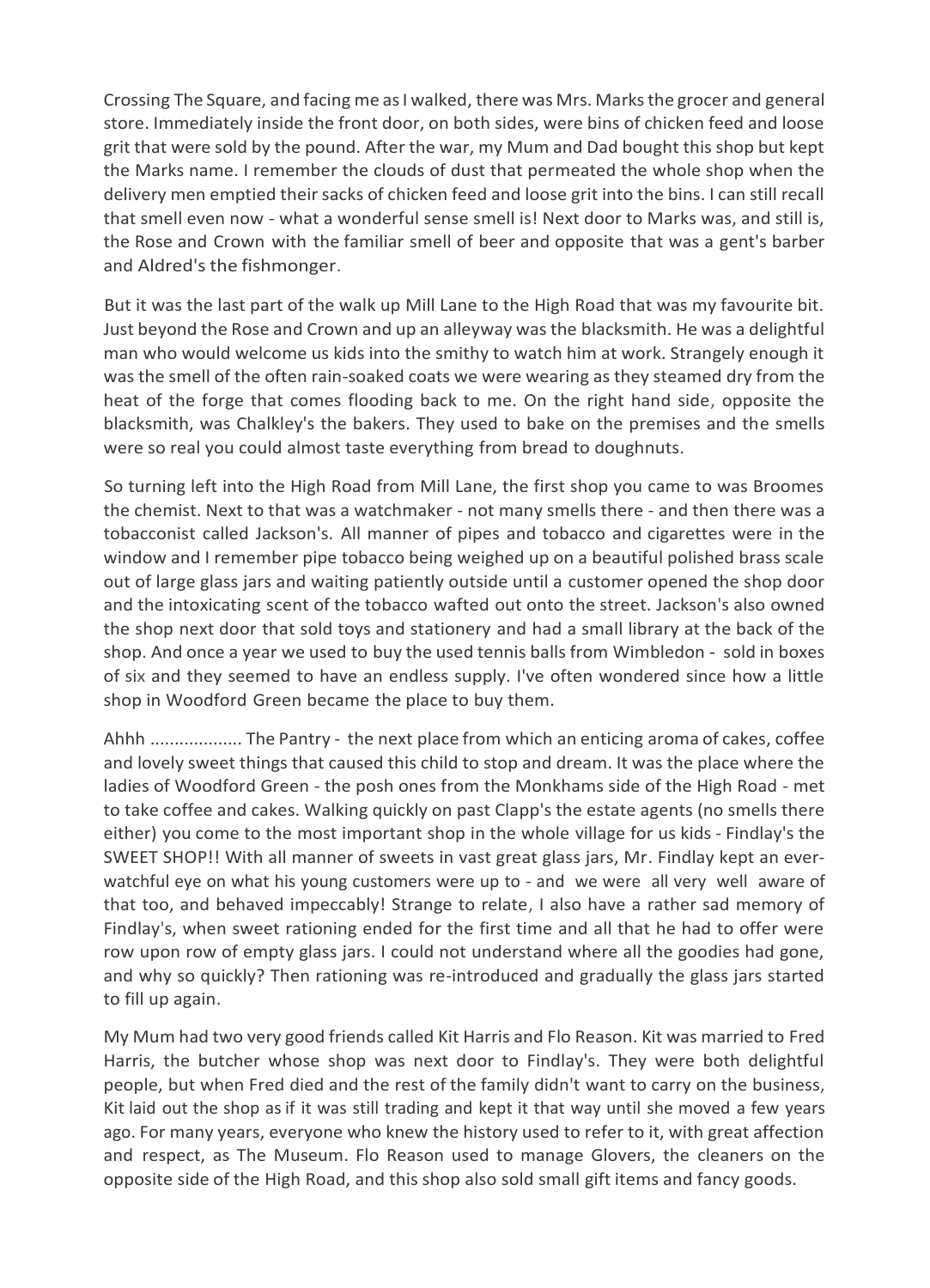The next smell to hit the senses was the smell of printing ink emanating from the little office of our very own local paper, the Woodford Times, which fronted the High Road. The printing presses themselves and the large tins of printers ink were housed in a small factory area behind the shop.

A few doors along was Stevens the ironmongers, with the entrance to the shop at the end of small passageway down the middle with display windows on either side filled with the most gorgeous china and glassware. The door had a loud bell on a spring that automatically rang as you opened the door and you were faced by Mr. Stevens striding rapidly towards you, doubtless worried that we kids might break some of his obviously expensive stuff. The ironmongery was at the back of the shop.

There was a grocer, a haberdasher called Alice Neills, and a very expensive and exclusive ladies clothes shop called Ann Paget (another posh ladies place). This shop had windows on three sides which displayed very up-market ensembles, often finished off with a highly decorative hat. I used to wonder if l would ever wear such lovely clothes and hats, as they seemed to be from a different world from the one I lived in at the time.

Next, you came to Green's Stores, Coleman's the fruiterer and another butcher. One of my favourite places was Crosland the confectioner, who used to sell books and boxed cakes as well as sweets, so the smells were particularly inviting. After the war, he used to sell Lyons Maid ice cream, little rounds of ice cream wrapped in paper which fitted into specially shaped cornets - delicious! Mr. Crosland was a very dour man so, when I won a prize at my primary school for a history scrap book I'd made, I had to go to Crosland's to choose a book. I had always wanted Arthur Ransom's "Swallows and Amazons" and Mr. Crosland ordered it for me. From then on, we were good friends.

The last shop on this side of the High Road was one I knew simply as "The Dairy". We used to get our eggs there - sometimes the ration was only one a week so they were very precious. There were no egg boxes like you have today; they were simply wrapped in a brown paper bag. As I was more likely to break them than my sister, I was glad to let her shop for them!

For me as a child, the extreme of the village when you turned right out of Mill Lane into the High Road was Evans Garage, next to The Castle and where Westside Motors is today, and then Thompson's the newsagents, who had a smaller shop to the side that stocked sports equipment. I bought my first hockey stick there, and paid 3d (old money!!) a week out of my pocket money.

Walking back towards Mill Lane, you passed a large drapery store and another Hayward's fruiterers and greengrocers as well as dressmakers. Chapman's the butcher was next (still there today). Chapman's Farm being our neighbours in Chingford Lane, we always got our meat there. I remember them selling horsemeat during the war. Our newsagent was next door to Chapman's and Mavers the barbers next to that. There was another fishmonger next to the barbers, and I remember quickening my step past them to get near to Chalkley's the bakers again.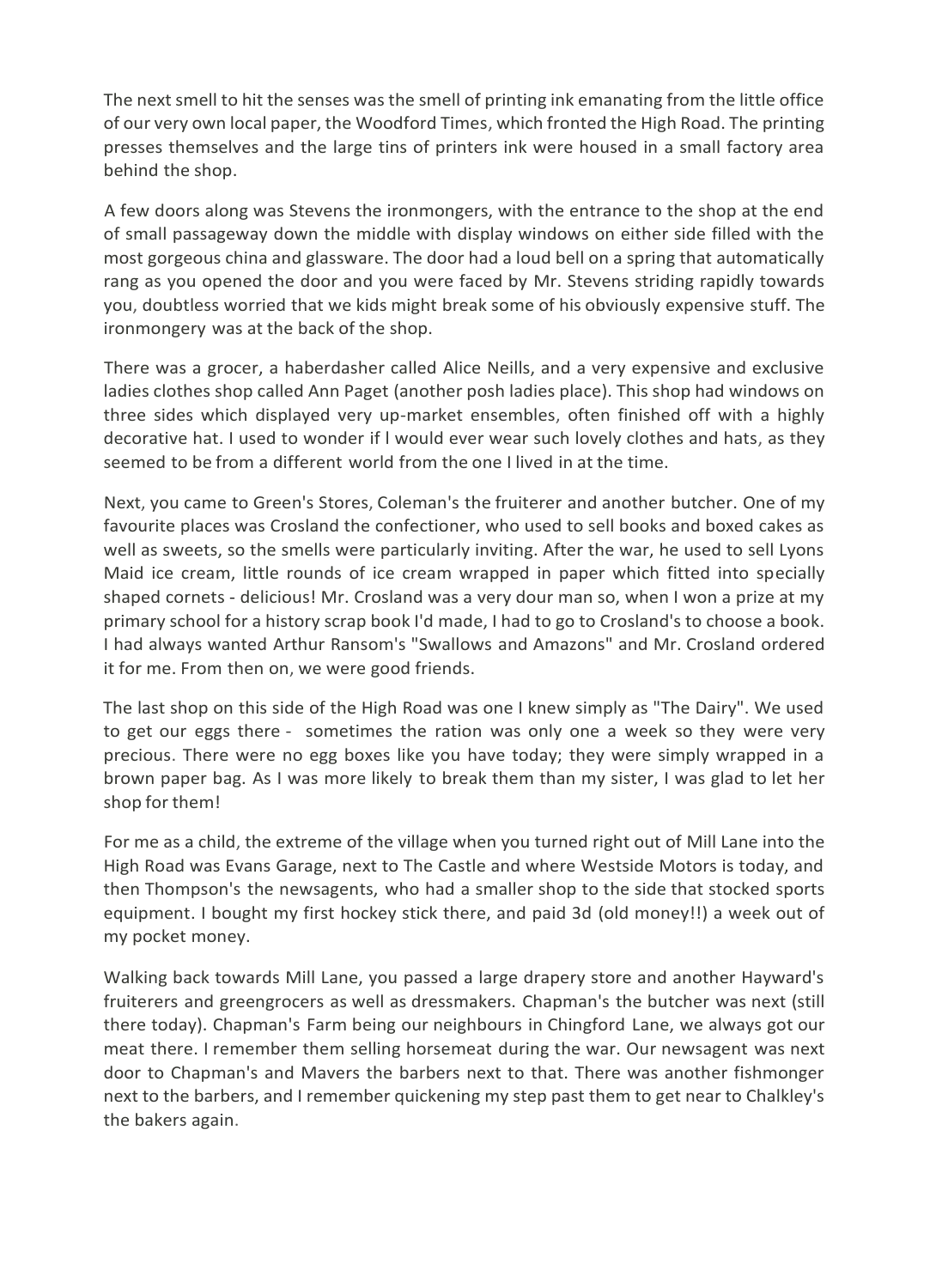I realise this is only one side of the High Road but it was the area I was most familiar with in my childhood. Anyhow, on the opposite side of the High Road was Johnson's Pond and the bus stop. Shops didn't start again until you got to the other side of Johnson Road. There wereno traffic lights along the High Road then, either, just a crossing outside Chalkley's.

I remember venturing over that side of the High Road when I became interested in all kinds of needlework because, at the top of Johnson Road, there was a shop called The Workbasket. That sold all kinds of patterns, silks, wools and needles. A veritable Aladdin's Cave for a young girl beginning to get interested in such things. It was owned by two ladies and they were both very helpful - they let you put aside enough knitting wool to finish what you weremaking but buy it a bit at a time. That was a much needed concession when you were trying desperately to stretch out your pocket money.

On my visits to The Workbasket I used to take the opportunity to walk down Johnson Road. I used to love looking in Lillian Howard's, the dress shop that was next door to The Coffee Bean. I would stand for ages gazing at the lovely clothes and inhaling the wonderful smell of coffee. To get to those shops I had to pass Wheelers the butchers, now Prezzo, and a gentlemen's' outfitter who also sold shoes.

At the top of Johnson's Road, opposite the pond, there was The Health Stores. They stocked a vast array of ingredients for all types of diets, which also helped to make the rationed items go further! Turning left into the High Road, the first shop was Crystals the chemists, who still have a branch on Woodford Broadway. A very sad woman used to stand in the doorway for hours on end wearing only a long pink satin dress, even in the depths of winter. The powder on her face looked like flour and she always carried a handbag. The grown-ups told us she was waiting for her son to come home, although he had been killed in the First World War over 25 years before. I can't remember any of us children, or anyone else, ever making fun of her- we just felt so sad for her.

Next to Crystals was Ralph Kent the grocer. Kent's was a big shop, with counters running the length of the shop on both sides and a cash desk at the back. Along a low shelf in front of the counter down one side were large biscuit tins with glass tops so you could inspect the contents. There was no way we could buy any of these, as you needed points coupons from your ration book, so biscuits were not high up on our list of priorities!

The next shop was another one that was of great interest to all of us, especially after the war and especially on Mondays. That was the day when Peter's the confectioners got their once-a-week delivery of Walls Ice Cream in the form of small briquettes wrapped in paper. They cost 3d each (old money) and you also got two wafers with them. The queue of children on Monday afternoon when the schools came out had to be seen to be believed.

Glover's the cleaners and fancy goods shop, where my 'auntie' Flo Reason worked, was next to Peter's. There were two more shops next; one was a bicycle shop called Berrecloth's that was not half as enticing to young appetites as the wonderful smell of home cooking that came from the Woodford Dining Rooms. I remember the black cast iron tables with mottled grey marble tops which were laid out close together inside.